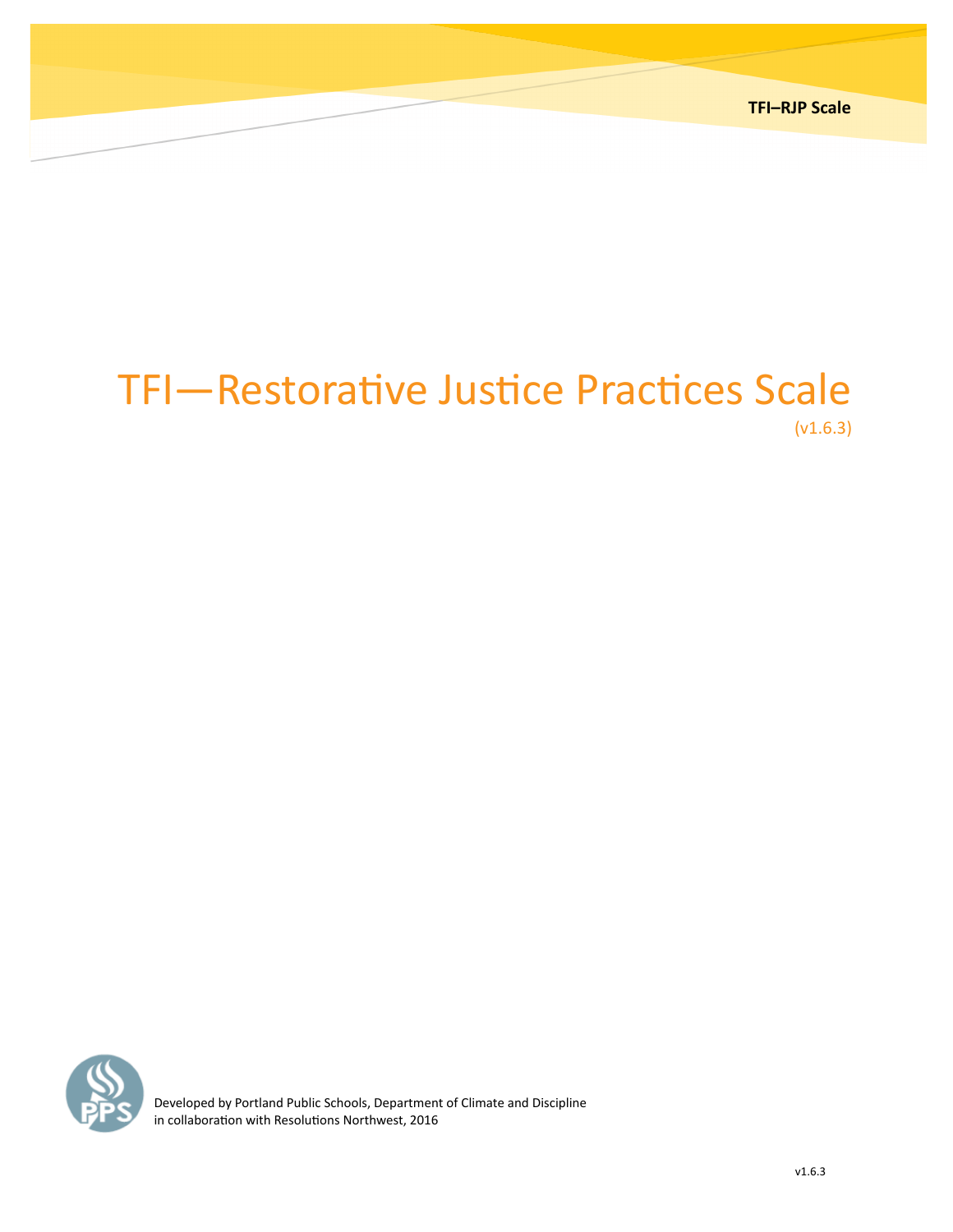### **Purpose and Introduction**

#### **Purpose of this tool**

The purpose of the TFI-Restorative Justice Practices Scale (TFI-RJP Scale) is to guide school teams who are implementing restorative justice practices as part of their school climate. This scale is designed to be utilized in addition to the CR-TFI in order to assess and plan the implementation of school wide restorative justice practices within a Multi-Tiered System of Supports (MTSS) framework. It is strongly recommended to begin with the tier 1 community building practices before developing tier 2 and 3 practices.

#### **I've heard of Restorative Justice. Is it different from Restorative Practices?**

Restorative Justice is a philosophy grounded in the belief that positive, healthy relationships help us thrive. When we do things that impact others and create harm to those relationships, it is our individual and collective responsibility to make things right.

Restorative Practices are the skills and processes that help us build, maintain, and repair relationships to form healthy, supportive & inclusive communities.

In a school community the philosophy and practice shift the punitive nature of discipline towards a relational and community response to hold us accountable for behaviors that create harm in supportive and inclusive ways. But first, we have to build a strong community, filled with authentic and real relationships between students, staff, parents, and caregivers.

The philosophy and practices are ancient and have lived and continue to live in indigenous communities around the world. They have informed how these practices have been adopted in the criminal justice, school & workplace contexts.

#### **What Are Restorative Practices?1**

Restorative practices are processes that proactively build healthy relationships and a sense of community to prevent and address conflict and wrongdoing. Restorative practices are increasingly being applied in individual schools and school districts to address youth behavior, rule violations, and to improve school climate and culture. Restorative practices can improve relationships between students, between students and educators, and even between educators, whose behavior often serves as a role model for students. They allow each member of the school community to develop and implement a school's adopted core values.

Restorative practices allow individuals who may have committed harm to take full responsibility for their behavior by addressing the individual(s) affected by the behavior. Taking responsibility requires understanding how the behavior affected others, acknowledging that the behavior was harmful to others, taking action to repair the harm, and making changes necessary to avoid such behavior in the future.

Restorative practices also represent a mindset that can help guide adult and youth behavior and relationship management in schools, not another program. They are not intended to replace current initiatives and evidence-based programs like Positive Behavior Interventions and Supports (PBIS) or social and emotional learning models that assist in building a foundation and culture of caring. Programs and initiatives like PBIS complement restorative practices. Restorative practices work when they are implemented school wide and integrated into the fabric of the school community. When the whole school is infused with restorative strategies, it becomes easier to address issues faster and respond in a thoughtful way because the caring and supportive culture is already present.

1. NEA/AFT Restorative Practices Workgroup; Restorative Practices: Fostering Healthy Relationships & Promoting Positive Discipline in Schools, 2014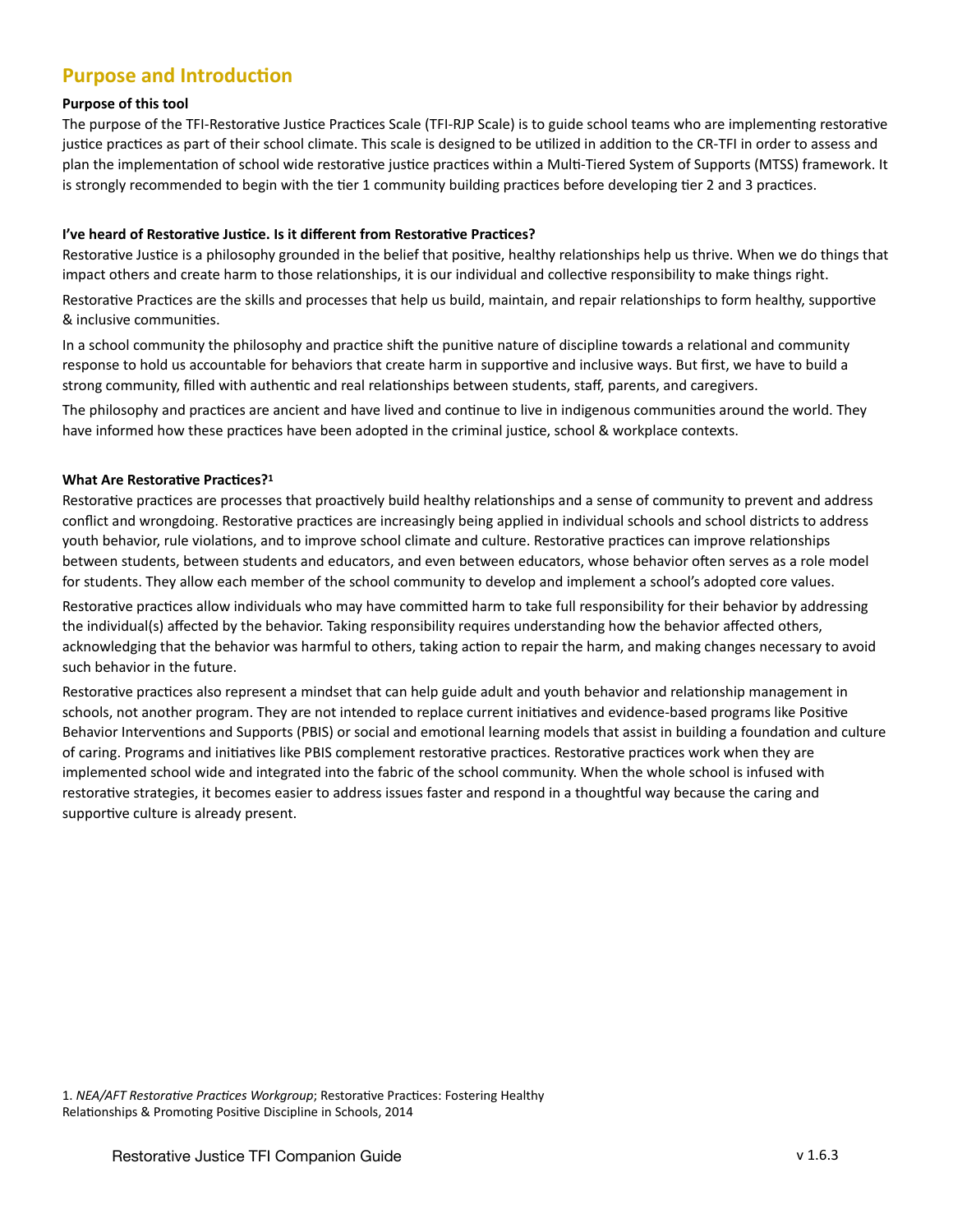## **Tier I: Universal SWPBIS Features**

This section describes the features of tier 1 restorative practices which are foundational to developing targeted and intensive practices.

|                 |                                                                                                                                                                                                                                                                                                                                                                                                                                                                                                |                                                                                                                                                                                                                                         | <b>Scoring Criteria</b>                                                                                                                                                                                                                                                                                                                                                                                                                                                          |  |
|-----------------|------------------------------------------------------------------------------------------------------------------------------------------------------------------------------------------------------------------------------------------------------------------------------------------------------------------------------------------------------------------------------------------------------------------------------------------------------------------------------------------------|-----------------------------------------------------------------------------------------------------------------------------------------------------------------------------------------------------------------------------------------|----------------------------------------------------------------------------------------------------------------------------------------------------------------------------------------------------------------------------------------------------------------------------------------------------------------------------------------------------------------------------------------------------------------------------------------------------------------------------------|--|
| <b>Subscale</b> | <b>Feature</b>                                                                                                                                                                                                                                                                                                                                                                                                                                                                                 | <b>Possible Data</b><br><b>Sources</b>                                                                                                                                                                                                  | $0 = Not$ implemented<br>1 = Partially implemented<br>2 = Fully implemented                                                                                                                                                                                                                                                                                                                                                                                                      |  |
| <b>Teams</b>    | 1A. Restorative Justice Practices Committee<br>Composition<br>(Aligns with TFI feature 1.1)<br>The tier I climate team has designated members<br>(student leaders are on the team), who are trained to<br>coordinate and deliver professional development in<br>Restorative Justice Practices and are charged with<br>developing systems for effective implementation.<br>Training Component: Introduction to Restorative<br>Justice for Teams (2 days)                                        | • School<br>organizational<br>chart<br>• School climate<br>handbook<br>• Climate team<br>meeting minutes<br>• RJ committee<br>meeting minutes<br>• Student leaders<br>are present on<br>the team                                        | 0= RJ committee does not exist or does<br>not include members who have been<br>trained in restorative practices.<br>1= RJ committee exists, but not all<br>members have been trained in<br>restorative practices.<br>2= All committee members are trained in<br>restorative practices. Committee<br>includes a member with dedicated<br>FTE to lead RJ work. (e.g. Restorative<br>Justice Specialist, SMS, Dean, School<br>Climate Specialist; youth are actively<br>involved).  |  |
| mplementation   | 1B. Restorative Justice Practices Values & Philosophy<br>(Aligns with TFI features 1.3, 1.7, 1.10, 1.11)<br>RJ Committee has knowledge of the values and<br>philosophy of restorative justice, and can lead and<br>teach practices. RJ committee provides school staff<br>training on RJ values, philosophy and practices to all<br>stakeholders: staff (certified and classified), students<br>and families.<br>Training Component: Introduction to Restorative<br>Justice for Teams (2 days) | * School PD<br>calendar<br><i><b>*</b></i> School climate<br>handbook<br>* Student<br>handbook<br>• Parent<br>information<br>meetings<br>• Survey<br>stakeholders: staff<br>(certified and<br>classified),<br>students and<br>families. | 0= Not all RJ committee members have<br>attended Intro to RJ training.<br>1= RJ committee has attended full Intro.<br>to RJ training. Committee has<br>delivered one hour of training and not<br>to all stakeholders.<br>2= RJ committee has delivered more than<br>one hour of training to all<br>stakeholders: staff (certified and<br>classified), students and families and<br>is available in multiple formats. RJ<br>committee has attended full Intro, to<br>RJ training. |  |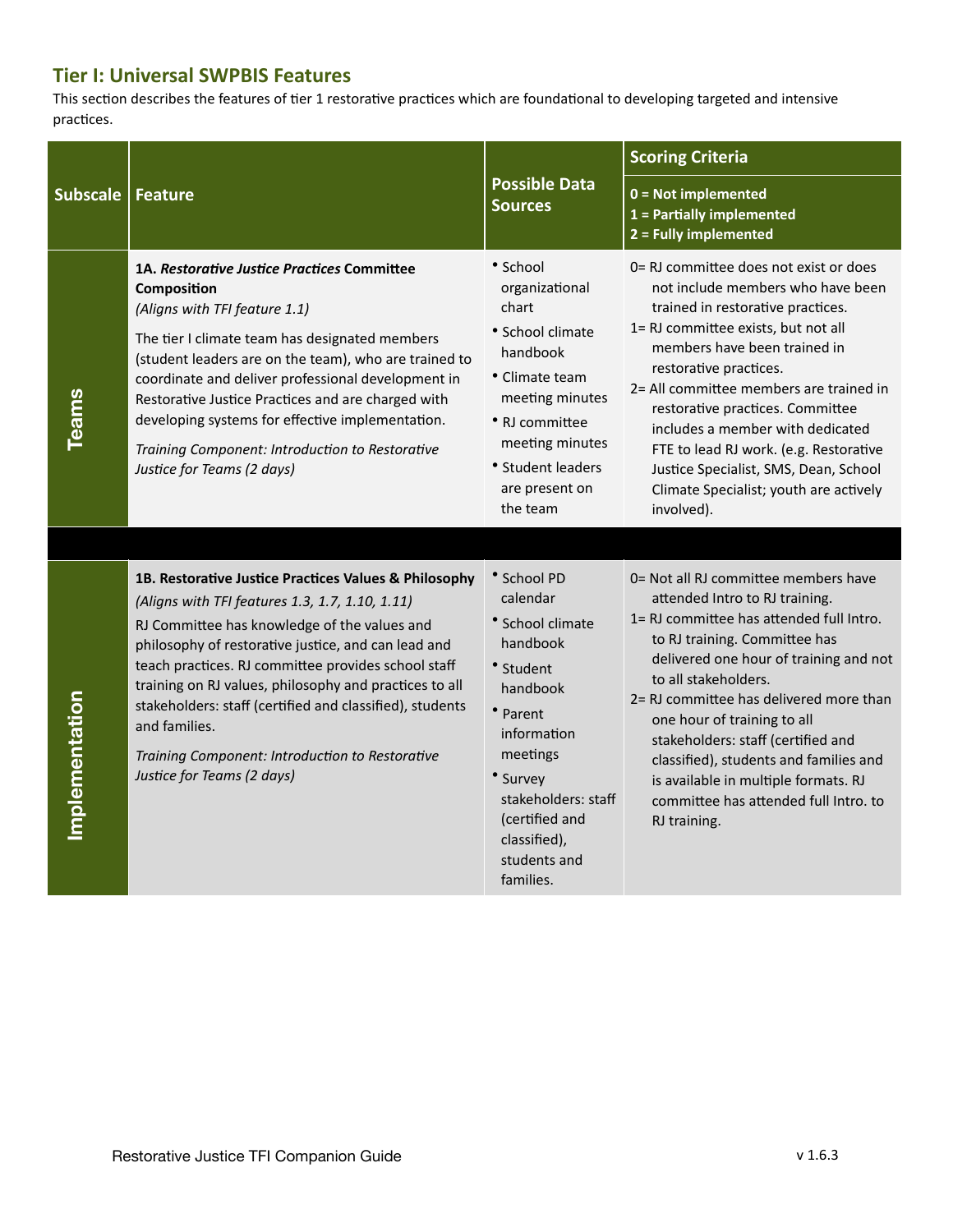|                     |                                                                                                                                                                                                                                                                                                                                                                                                                                                                                                                                                                                                                                                                                                                                                                                                                                                                                  |                                                                                                                                                                                                                                                                      | <b>Scoring Criteria</b>                                                                                                                                                                                                                                                                                                                                                                                                                                                                                                                                                                                                                                                                        |  |
|---------------------|----------------------------------------------------------------------------------------------------------------------------------------------------------------------------------------------------------------------------------------------------------------------------------------------------------------------------------------------------------------------------------------------------------------------------------------------------------------------------------------------------------------------------------------------------------------------------------------------------------------------------------------------------------------------------------------------------------------------------------------------------------------------------------------------------------------------------------------------------------------------------------|----------------------------------------------------------------------------------------------------------------------------------------------------------------------------------------------------------------------------------------------------------------------|------------------------------------------------------------------------------------------------------------------------------------------------------------------------------------------------------------------------------------------------------------------------------------------------------------------------------------------------------------------------------------------------------------------------------------------------------------------------------------------------------------------------------------------------------------------------------------------------------------------------------------------------------------------------------------------------|--|
| <b>Subscale</b>     | Feature                                                                                                                                                                                                                                                                                                                                                                                                                                                                                                                                                                                                                                                                                                                                                                                                                                                                          | <b>Possible Data</b><br><b>Sources</b>                                                                                                                                                                                                                               | 0 = Not implemented<br>1 = Partially implemented<br>2 = Fully implemented                                                                                                                                                                                                                                                                                                                                                                                                                                                                                                                                                                                                                      |  |
| mentation<br>Impler | 1C. Classroom Circles<br>(Aligns with TFI features 1.3, 1.4, 1.5, 1.6, 1.7, 1.8, 1.9,<br>1.10, 1.11)<br>Classroom circles are used for community building,<br>reinforcing schoolwide values, developing and<br>teaching classroom expectations, and engagement<br>with curriculum. There is a defined process for<br>teachers to receive training, coaching and feedback.<br>Administration supports the implementation of<br>classroom circles by: (a) providing professional<br>development, (b) establishing an expected frequency,<br>(c) ensuring coaching and feedback opportunities. (d)<br>Student leaders are facilitating circles.<br>Training Component: Community Building Circles for<br>Middle school & High school teachers, Community<br>building circles for Elementary teachers & integrated<br>into Creating Classroom Community with Classroom<br>Management | * Documented<br>process for<br>teachers to access<br>coaching support<br><i>*</i> School climate<br>handbook<br><i>C</i> Teacher lesson<br>plans<br>• Teacher survey<br>* School PD<br>calendar<br>* Student leaders<br>are leading<br>community<br>building circles | 0= <80% of teachers have been trained.<br>Classroom circles are not<br>implemented or are informal.<br>1=80% teachers have been trained in<br>classroom circles for community<br>building, expectations, and<br>curriculum. 80% or less of teachers are<br>using community building circles on a<br>frequency determined by the RJ<br>committee. There is no defined<br>process for teachers to receive.<br>coaching, feedback and support.<br>2=80% of teachers are regularly using<br>classroom circles for community<br>building, expectations, and curriculum<br>at the the expected frequency.<br>Teachers receive coaching, feedback<br>and support according to the defined<br>process. |  |
|                     | <b>1D. Restorative Chats</b><br>(Aligns with TFI features 1.3, 1.4, 1.5, 1.6, 1.8, 1.9)<br>All staff, classified and certified, understand and are<br>skilled in brief 1:1 restorative chats, which can include<br>gathering information, facilitating reflection, building<br>empathy and relationship, and encouraging<br>accountability.<br>Training Component: Harm and Conflict                                                                                                                                                                                                                                                                                                                                                                                                                                                                                             | • Restorative<br>process flowchart<br><i>*</i> School climate<br>handbook<br><i>*</i> School discipline<br>plan                                                                                                                                                      | 0= No staff training for restorative chats<br>1= Less than 50% of school staff, certified<br>and classified, are trained and familiar<br>basic elements of restorative chats, but<br>are not utilized consistently.<br>2=80% of school staff, certified and<br>classified, are trained and familiar with<br>the elements of restorative chats and<br>are utilized consistently across all<br>areas of the school.                                                                                                                                                                                                                                                                              |  |
|                     | 1E. Restorative Justice Practices and Racial<br><b>Consciousness/Racial Equity</b><br>All staff have attended PPS District mandated Beyond<br>Diversity Equity training. All staff have a clear<br>understanding of Restorative Justice Practices and the<br>importance of a racial equity lens as it relates to<br>Restorative Justice practices. RJ committee provides RJ<br>PD that incorporates racially conscious pedagogy (i.e.,<br>implicit bias, collectivism vs. rugged individualism). RJ<br>Committee will use the CCAR protocol as a teaching<br>tool for supporting staff in facilitating circles in staff<br>meetings and with their students. RJ Committee will<br>train and coach their RJ student leaders in supporting<br>them in their racial consciousness journeys. Student<br>leaders are leading community building circles.                              | • Admin. checks<br>that all staff have<br>attended BD.<br>• Admin. informally<br>visit classrooms to<br>see that racially<br>equitable<br>classroom<br>practices are<br>occurring.<br>Evidence of<br>student facilitated<br>circle activities                        | 0= Admin. document cert. that not all<br>staff have attended Beyond Diversity<br>1= All staff have attended Beyond<br>Diversity, staff meetings the CCAR<br>Protocol is not regularly used. Student<br>leaders are not trained in CCAR.<br>2= Admin. document cert. that all staff<br>have attended Beyond Diversity. Staff<br>meetings the CCAR Protocol is used<br>regularly and properly. Student Leaders<br>are trained in CCAR. CCAR protocol is<br>integrated into CR & Restorative<br>classroom practices.                                                                                                                                                                              |  |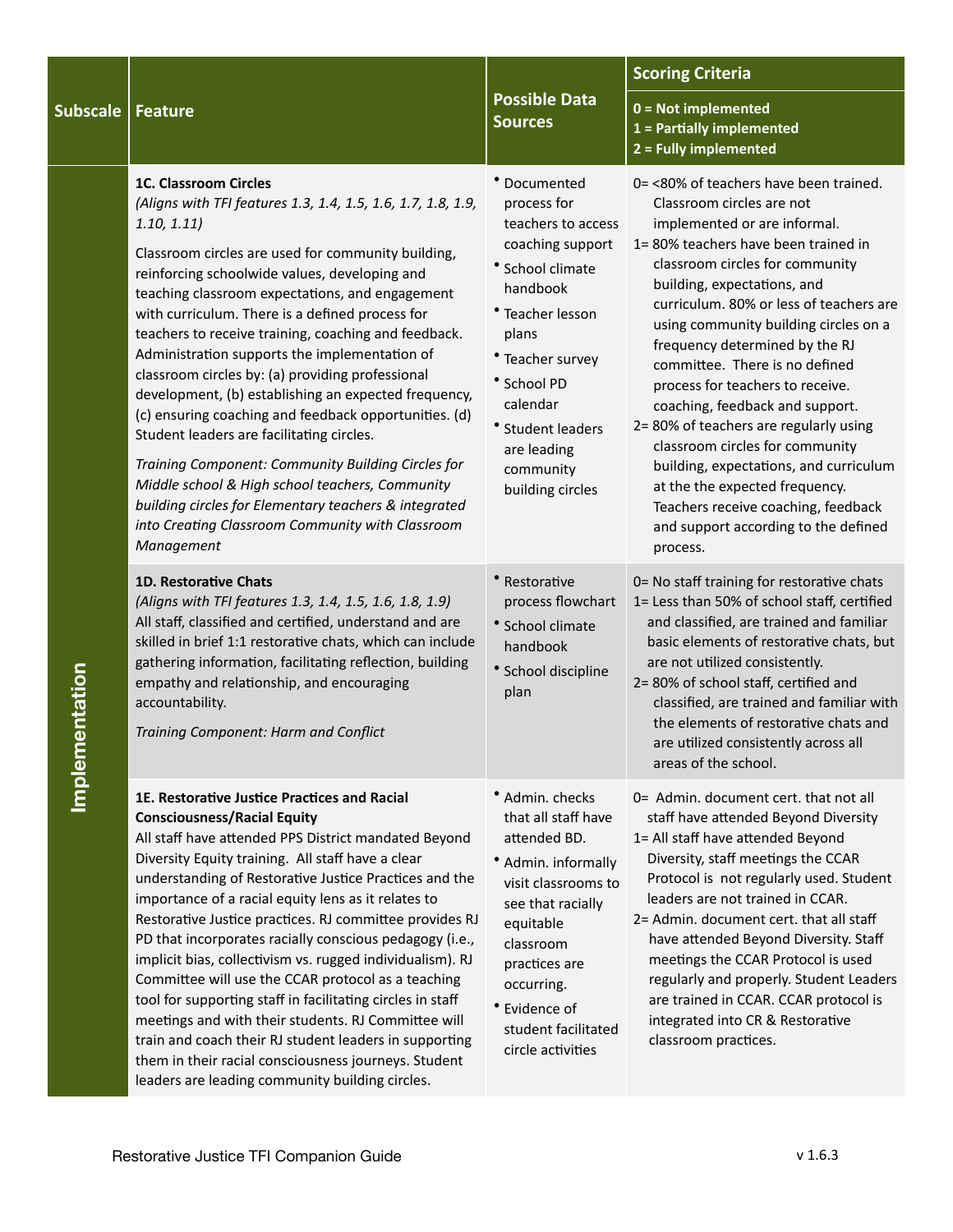## **Tier II: Targeted Restorative Justice Practices**

This section describes targeted restorative justice practices that develop skills to implement as a response to harm. These practices are focused on small group interventions to rebuild relationships and community.

|                 |                                                                                                                                                                                                                                                                                                                                                                                                                                                                                                                                                                                                                                               |                                                                                                                 | <b>Scoring Criteria</b>                                                                                                                                                                                                                                                                                                                                                                                                                                                                                                                                      |  |
|-----------------|-----------------------------------------------------------------------------------------------------------------------------------------------------------------------------------------------------------------------------------------------------------------------------------------------------------------------------------------------------------------------------------------------------------------------------------------------------------------------------------------------------------------------------------------------------------------------------------------------------------------------------------------------|-----------------------------------------------------------------------------------------------------------------|--------------------------------------------------------------------------------------------------------------------------------------------------------------------------------------------------------------------------------------------------------------------------------------------------------------------------------------------------------------------------------------------------------------------------------------------------------------------------------------------------------------------------------------------------------------|--|
| <b>Subscale</b> | <b>Feature</b>                                                                                                                                                                                                                                                                                                                                                                                                                                                                                                                                                                                                                                | <b>Possible Data</b><br><b>Sources</b>                                                                          | 0 = Not implemented<br>1 = Partially implemented<br>2 = Fully implemented                                                                                                                                                                                                                                                                                                                                                                                                                                                                                    |  |
|                 | 2A. Restorative Inquiry<br>(Aligns with TFI features 1.6, 2.3-2.11)<br>Staff who respond to situations or incidents are<br>skilled in 1:1 conversations to gather information,<br>facilitate reflection, build empathy, or prepare for a<br>restorative meeting/conference. There is a defined<br>procedure that outlines process, roles &<br>responsibilities, documentation, communication, and<br>flow with respect to classroom and disciplinary<br>usage. RJ Student leaders are trained to support<br>students in repair processes with adult support.<br>Training Component: Harm & Conflict                                           | • Restorative<br>process flowchart<br>* School climate<br>handbook<br><i><b>*</b></i> School discipline<br>plan | 0= No training or designated staff for<br>restorative inquiry defined or written.<br>(i.e. restorative inquiry are 5 questions<br>used to gain deeper understanding<br>around a situation that needs repair).<br>1= Designated and skilled staff, but no<br>process (defined or written) or structure<br>to case build and facilitate restorative<br>meetings. May be over-utilized for crisis<br>management.<br>2= Designated, skilled staff whose<br>responsibilities and schedule has<br>flexibility to case build and facilitate<br>restorative inquiry. |  |
| Implementation  | <b>2B. Restorative Circles</b><br>(Aligns with TFI features 1.6, 2.3-2.11)<br>The school has a defined structure and designated<br>staff who are skilled in case building and leading<br>circle activities, (e.g. problem solving, healing,<br>accountability circles), that respond to situations or<br>incidents that have caused stress or harm to staff,<br>students and/or families. RJ Student leaders are<br>trained to support students in repair processes with<br>adult support.<br>Training Component: Strengthening your circle<br>practice for teachers                                                                          | • Restorative<br>process flowchart<br><i>*</i> School climate<br>handbook<br><i>*</i> School discipline<br>plan | 0= No training or designated staff for<br>restorative circles.<br>1= Designated and skilled staff, but no<br>process(defined or written) or structure<br>to case build and facilitate restorative<br>circles. May be over-utilized for crisis<br>management.<br>2= Designated, skilled staff whose<br>responsibilities and schedule has<br>flexibility to case build and facilitate<br>restorative circles. Defined process and<br>structure for staff and stakeholders to<br>access restorative circles.                                                    |  |
|                 | 2C. Youth Restorative Practices Team<br>(Aligns with TFI features 1.6, 1.11, 2.3-2.11)<br>Designated staff to develop a restorative peer<br>mediation program. Trains and leads Youth<br>Restorative Practices team to mediate peer-to-peer<br>conflict. There is a structure to request peer<br>mediation, scheduled mediation times and<br>mediators, ongoing skill development, outreach to<br>ensure student body involvement and commitment.<br>Students know & have access to a mediation process.<br>Training Component: Two training manuals to use<br>and discuss with administrators when the school is<br>ready for implementation | • School climate<br>handbook<br>• Student<br>handbook<br>Youth RJ team<br>meeting notes                         | 0= No Youth RJ team or team has not been<br>fully trained in Restorative Justice<br>philosophy and Restorative Practices &<br>peer mediation.<br>1= Designated staff are identified. Youth RJ<br>team has been trained but there are no<br>program structures in place.<br>2= Youth RJ team is trained in peer<br>mediation, has capacity to facilitate, has<br>defined roles, and program structure is<br>in place.                                                                                                                                         |  |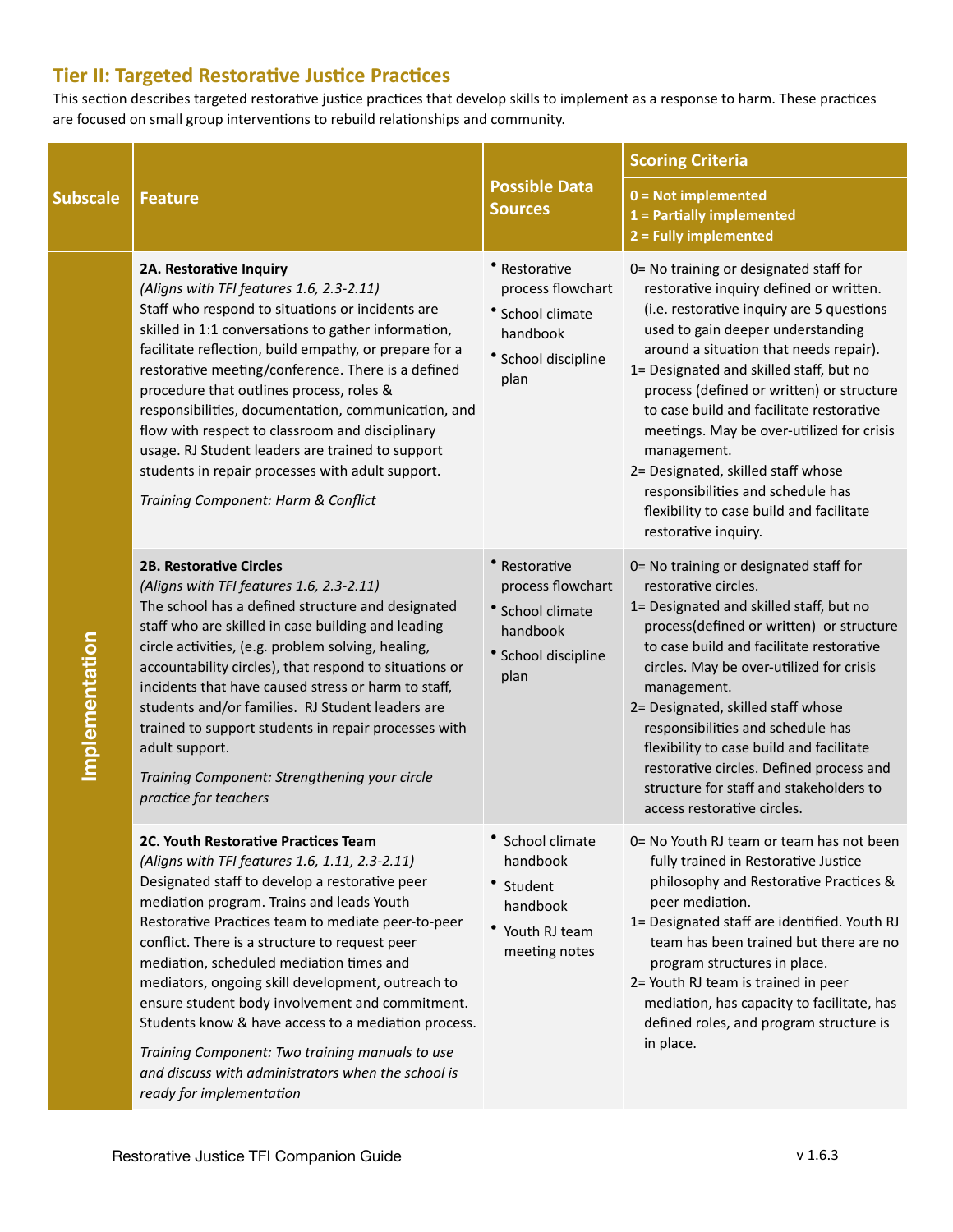|                 |                                                                                                                                                                                                                                                                                                                                                                                                                                                                                                                                     |                                                                                                                                                                    | <b>Scoring Criteria</b>                                                                                                                                                                                                                                                                                                                                                                                                                                                                                                              |  |
|-----------------|-------------------------------------------------------------------------------------------------------------------------------------------------------------------------------------------------------------------------------------------------------------------------------------------------------------------------------------------------------------------------------------------------------------------------------------------------------------------------------------------------------------------------------------|--------------------------------------------------------------------------------------------------------------------------------------------------------------------|--------------------------------------------------------------------------------------------------------------------------------------------------------------------------------------------------------------------------------------------------------------------------------------------------------------------------------------------------------------------------------------------------------------------------------------------------------------------------------------------------------------------------------------|--|
| <b>Subscale</b> | <b>Feature</b>                                                                                                                                                                                                                                                                                                                                                                                                                                                                                                                      | <b>Possible Data</b><br><b>Sources</b>                                                                                                                             | 0 = Not implemented<br>1 = Partially implemented<br>2 = Fully implemented                                                                                                                                                                                                                                                                                                                                                                                                                                                            |  |
|                 | <b>2D. Restorative Meetings</b><br>(Aligns with TFI features 1.6, 2.3-2.11)<br>Staff who respond to situations or incidents are<br>skilled in facilitating small group restorative meetings<br>responding to harm or conflict between staff,<br>students and/or families. RJ student leaders can<br>(optional & when invited) be a silent participant<br>support for the youth in these meetings.<br>Training Component: Harm and Conflict                                                                                          | * School climate<br>handbook<br>* Student<br>handbook<br>* Youth RJ team<br>meeting notes                                                                          | 0= No training or designated staff for<br>restorative meetings.<br>1= Designated and skilled staff, but no<br>process or structure to case build and<br>facilitate restorative meetings. May be<br>over-utilized for crisis management.<br>2= Designated, skilled staff whose<br>responsibilities and schedule has<br>flexibility to case build and facilitate<br>restorative meetings.                                                                                                                                              |  |
| Implementation  | 2E. Restorative Community Service<br>(Aligns with TFI features 1.6, 1.11, 2.3-2.11)<br>Restorative community service provides natural and<br>logical activities to repair harm, while fostering<br>relationships, mentorship, and positive connection to<br>the school community. Youth and family input to<br>determine potential menu of community service<br>projects. RJ Student leadership aid in building<br>Restorative Community Service Opportunities, with<br>staff.<br>Training Component: Intro to RJ for teams (2days) | <i><b>*</b></i> School climate<br>handbook<br>* RJ Student<br>leadership aid in<br>building<br>Restorative<br>Community<br>Service<br>Opportunities<br>with staff. | 0= No restorative community service<br>options or adult support.<br>1= Only one or two adults support<br>restorative community service. Limited<br>community service activities that may<br>not be culturally responsive.<br>2= Restorative community service<br>activities are developed with youth<br>and family input, and are meaningful,<br>culturally mindful, and natural.<br>activities. Schools could draw from a<br>menu of Restorative Community<br>Service projects. Multiple adults<br>engage in supporting students in |  |

## **Tier III: Intensive Restorative Justice Practices**

This section describes individualized restorative justice practices that develop skills to implement as a response to harm. These practices are focused on more individualized interventions to rebuild relationships and community.

| <b>Subscale</b> | <b>Feature</b>                                                                                                                                                                                                                                                                                                                                                                                                                                       | <b>Possible Data</b><br><b>Sources</b>                                                        | <b>Scoring Criteria</b><br>0 = Not implemented<br>1 = Partially implemented<br>2 = Fully implemented                                                                                                                                                                                        |
|-----------------|------------------------------------------------------------------------------------------------------------------------------------------------------------------------------------------------------------------------------------------------------------------------------------------------------------------------------------------------------------------------------------------------------------------------------------------------------|-----------------------------------------------------------------------------------------------|---------------------------------------------------------------------------------------------------------------------------------------------------------------------------------------------------------------------------------------------------------------------------------------------|
| Implementation  | 3A. Restorative Conferencing & Re-entry<br>Designated staff are skilled in case building and<br>facilitate restorative conferences and re-entry circles,<br>which bring together those impacted by an incident.<br>Defined criteria for engaging in restorative<br>conferencing. A process to create a restorative<br>conference agreement with clear designation of<br>support and responsibilities.<br>Training Component: Re-entry & Conferencing | • Restorative<br>process flowchart<br>School climate<br>handbook<br>School discipline<br>plan | 0= No designated staff, defined criteria or<br>process in place.<br>1= Designated staff are trained, but no<br>defined criteria or process in place<br>2= Designated staff are trained and<br>skilled in facilitation. School has<br>criteria for when to engage in<br>restorative process. |

restorative community service.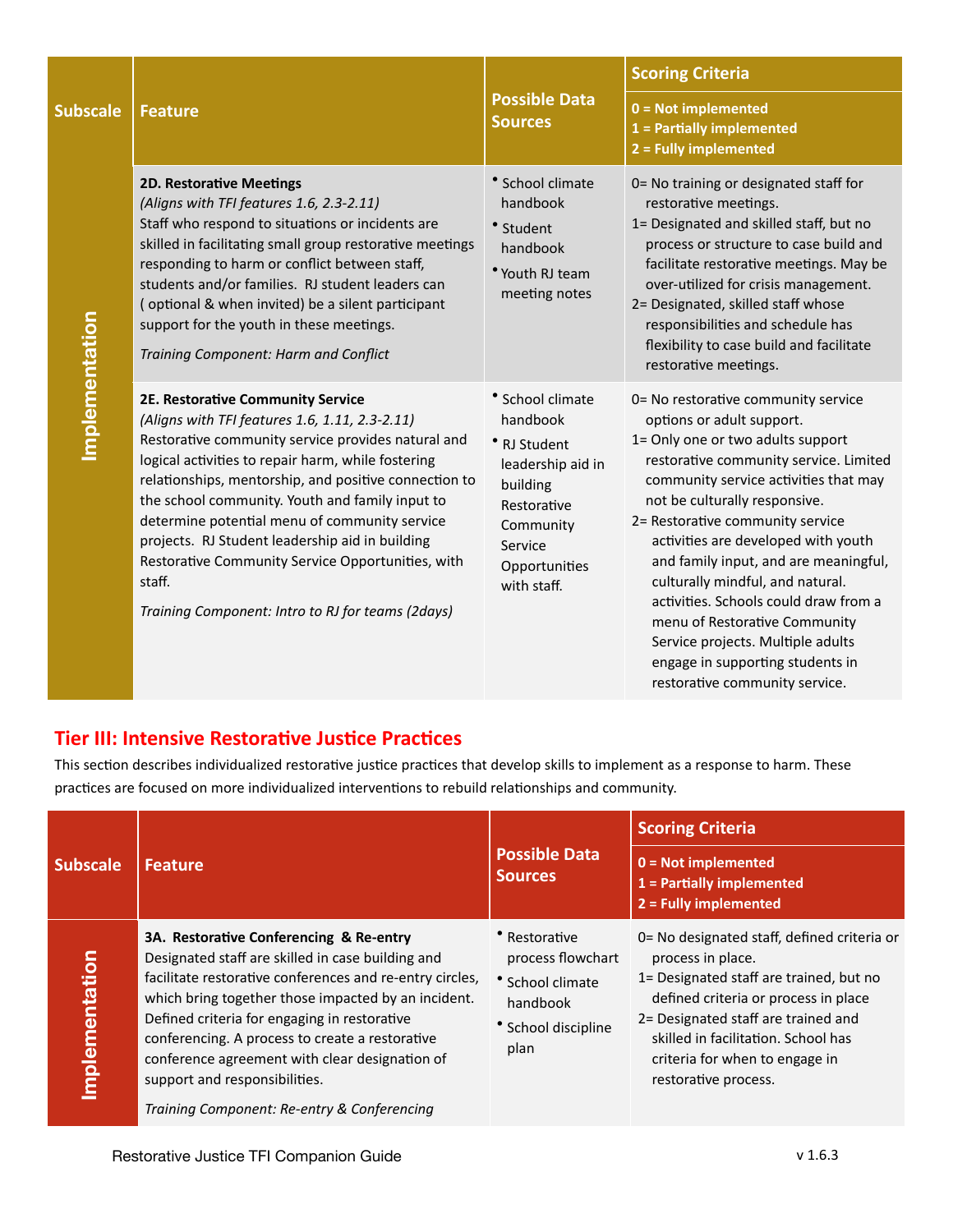## **RJ Practices Implementation Action Plan** (This is a sample. Use the Google Docs Template to

create in your Google Drive School Climate Folder)

| 1A. RJ Committee Composition<br>The tier I climate team has designated members who are to trained to lead RJ work by coordinating and delivering professional development in Restorative Justice<br>Practices and are charged with developing systems for effective implementation. PD for: Designated committee members attend 2 day Intro to RJ Training |                                                                                                               |                                                                                                                                                                                                                                                                                                                                            |                                                  |  |
|------------------------------------------------------------------------------------------------------------------------------------------------------------------------------------------------------------------------------------------------------------------------------------------------------------------------------------------------------------|---------------------------------------------------------------------------------------------------------------|--------------------------------------------------------------------------------------------------------------------------------------------------------------------------------------------------------------------------------------------------------------------------------------------------------------------------------------------|--------------------------------------------------|--|
| Score                                                                                                                                                                                                                                                                                                                                                      | Who is on committee?                                                                                          | Who will coordinate and deliver PD? Who will develop<br>systems?                                                                                                                                                                                                                                                                           | When?<br>$\bullet$                               |  |
|                                                                                                                                                                                                                                                                                                                                                            | 1B. Restorative Justice Values & Philosophy<br>PD for: Teachers, Classified Staff, Students, Families         | RJ committee provides school staff training (>1 hour) on RJ values, philosophy and practices to all stakeholders: staff (certified and classified), students and families.                                                                                                                                                                 |                                                  |  |
| Score                                                                                                                                                                                                                                                                                                                                                      | Who will facilitate trainings?<br>$\bullet$                                                                   | Who is the target audience for each training?<br>$\bullet$                                                                                                                                                                                                                                                                                 | When will the trainings occur?<br>$\bullet$<br>٠ |  |
|                                                                                                                                                                                                                                                                                                                                                            | <b>1C. Classroom Circles</b><br>frequency, (c) ensuring coaching and feedback opportunities. PD for: Teachers | Classroom teachers can attend the community building circles for elementary and/or middle and high school. There is a defined process for teachers to receive training,<br>coaching and feedback. Administration supports the implementation of classroom circles by: (a) providing professional development, (b) establishing an expected |                                                  |  |
| Score                                                                                                                                                                                                                                                                                                                                                      | Who is responsible developing a process for teachers to receive training, coaching & feedback?                |                                                                                                                                                                                                                                                                                                                                            | When will the trainings occur?                   |  |
|                                                                                                                                                                                                                                                                                                                                                            | Who will facilitate the training?                                                                             | $\bullet$                                                                                                                                                                                                                                                                                                                                  |                                                  |  |
|                                                                                                                                                                                                                                                                                                                                                            | How will classroom circles be implemented? (scheduled times, topics, scope & sequence)                        |                                                                                                                                                                                                                                                                                                                                            |                                                  |  |
|                                                                                                                                                                                                                                                                                                                                                            | How will we monitor the frequency of classroom circles?                                                       |                                                                                                                                                                                                                                                                                                                                            |                                                  |  |
|                                                                                                                                                                                                                                                                                                                                                            | How will staff be supported with coaching?                                                                    |                                                                                                                                                                                                                                                                                                                                            |                                                  |  |
|                                                                                                                                                                                                                                                                                                                                                            | How will we measure the fidelity of implementation?                                                           |                                                                                                                                                                                                                                                                                                                                            |                                                  |  |
|                                                                                                                                                                                                                                                                                                                                                            | How will we determine the impact on community building?                                                       |                                                                                                                                                                                                                                                                                                                                            |                                                  |  |
| <b>1D. Restorative Chats</b><br>All staff, classified and certified staff can/will attend the Harm & Conflict training that discusses understanding and developing skills in brief 1:1 restorative chats.<br>PD for: Teachers, Classified Staff                                                                                                            |                                                                                                               |                                                                                                                                                                                                                                                                                                                                            |                                                  |  |
| Score                                                                                                                                                                                                                                                                                                                                                      | Who will facilitate the training?<br>$\bullet$                                                                | When?<br>$\bullet$                                                                                                                                                                                                                                                                                                                         |                                                  |  |
| 1E. Restorative Justice Practices and Racial Consciousness/Racial Equity<br>All staff have attended PPS District mandated Beyond Diversity Equity training and and the importance of a racial equity lens as it relates to Restorative Justice practices<br>PD for: Teachers, Classified Staff                                                             |                                                                                                               |                                                                                                                                                                                                                                                                                                                                            |                                                  |  |
| Score                                                                                                                                                                                                                                                                                                                                                      | Who will facilitate the training?                                                                             |                                                                                                                                                                                                                                                                                                                                            | When?<br>$\bullet$                               |  |
|                                                                                                                                                                                                                                                                                                                                                            |                                                                                                               |                                                                                                                                                                                                                                                                                                                                            |                                                  |  |
|                                                                                                                                                                                                                                                                                                                                                            |                                                                                                               |                                                                                                                                                                                                                                                                                                                                            |                                                  |  |